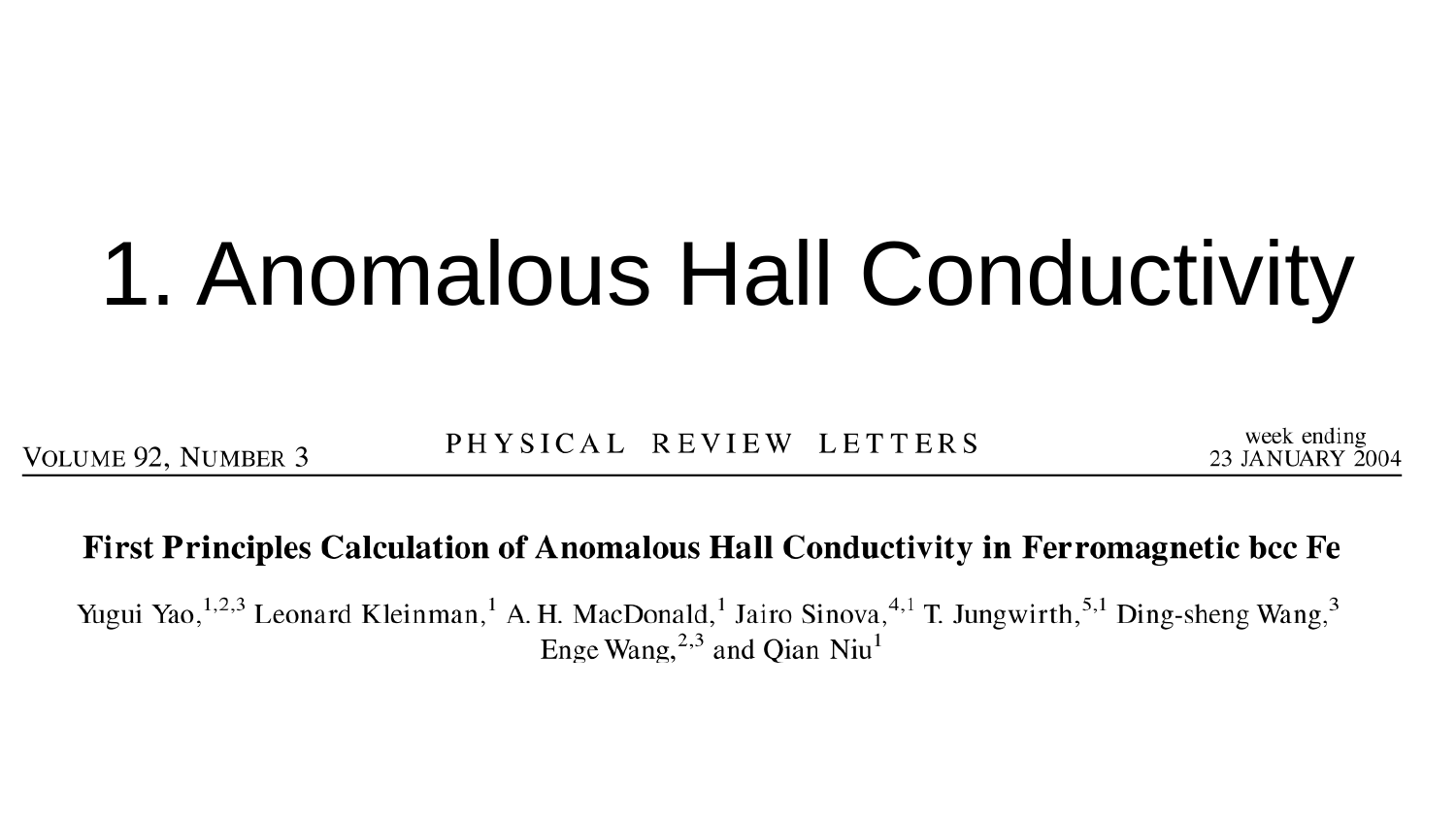### Hall effect

When a conductor carrying longitudinal current was placed in a vertical magnetic field, the carrier would be pressed against the transverse side of the conductor, which led to an observed transverse voltage. This is called the Hall effect (HE)



However, in ferromagnetic metals like Fe, Co, and Ni, the Hall effect is anomalous and controlled more by magnetization than by Lorentz forces.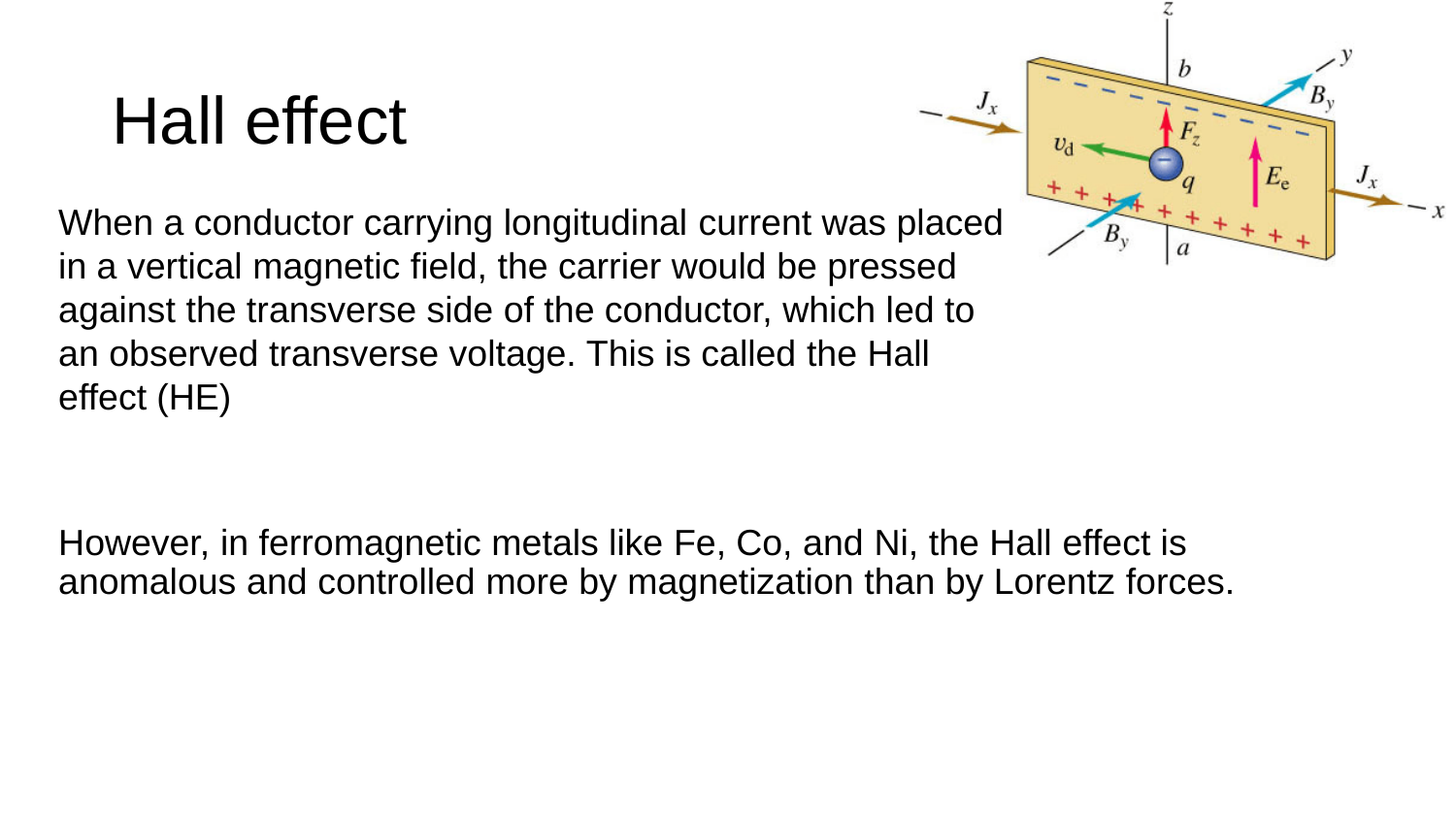

HONGMING WENG, XI DAI, AND WHONG FANG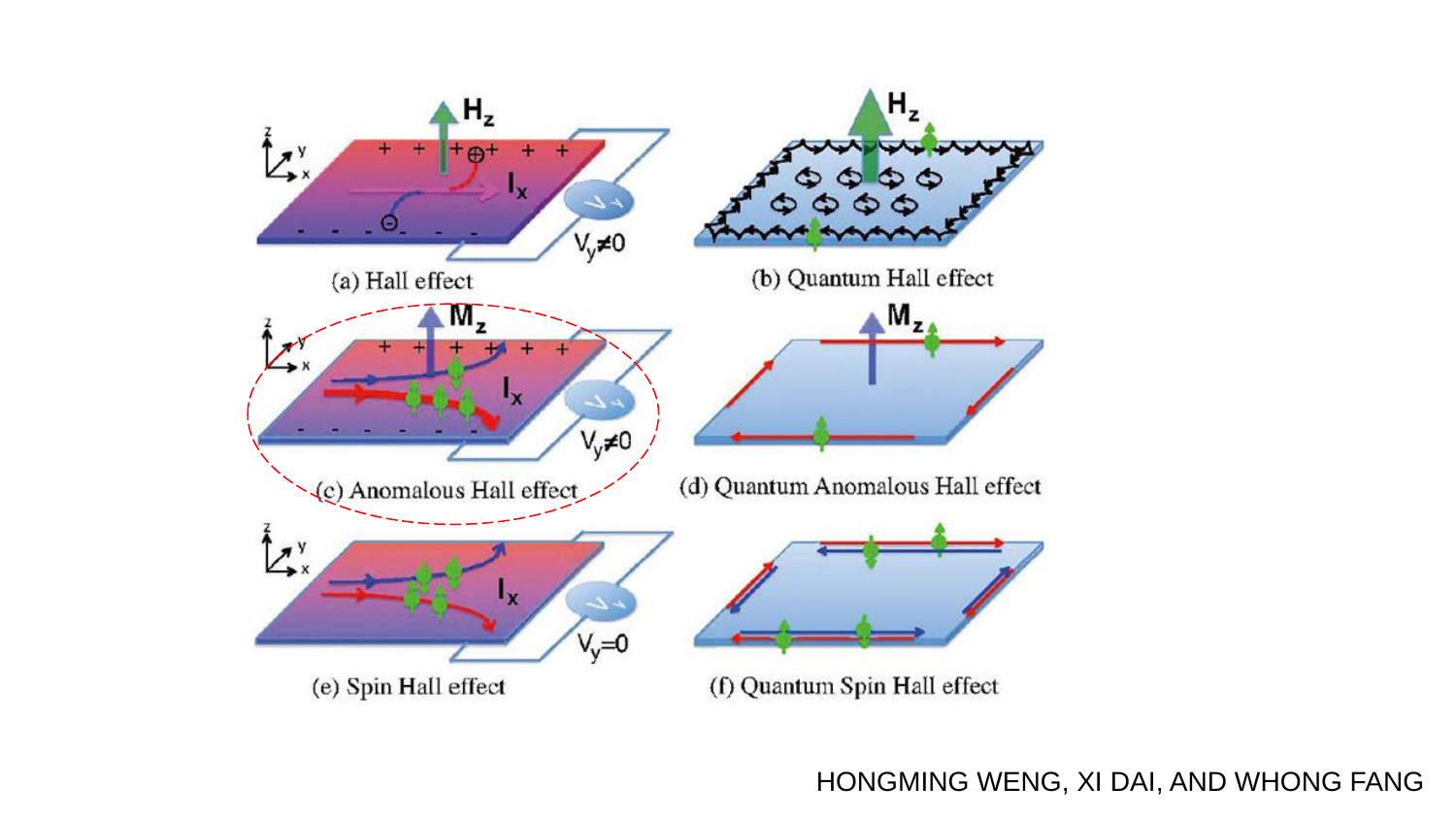## Anomalous Hall Conductivity (AHC)

- Hall conductivity is enhanced by the magnetization of the host material.
- This is due to the spin-dependent scattering of the charged carrier.
- This quantity can be described using the Kubo formula as

$$
\sigma_{xy} = \int_{BZ} \frac{d^3k}{(2\pi)^3} \sum_{n \neq n'} \frac{2\mathrm{Im}\langle \psi_{nk} | v_x | \psi_{n'k} \rangle \langle \psi_{n'k} | v_y | \psi_{nk} \rangle}{(\omega_{n'} - \omega_n)^2}
$$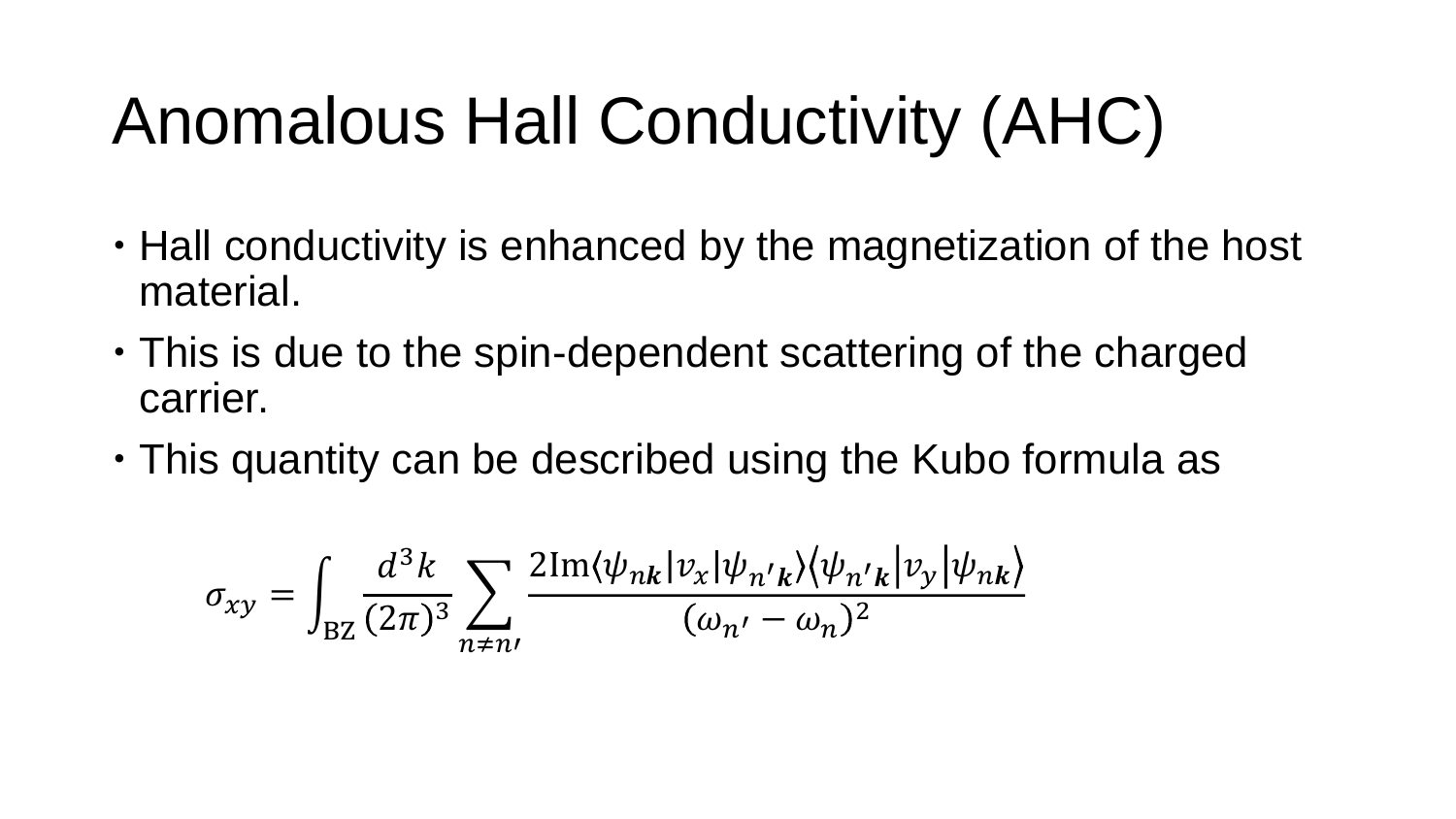Kubo formula for Hall conductivity is given by the current-current correlation function

$$
\sigma_{\alpha,\beta}(\omega) = \lim_{\delta \to 0} \frac{\hbar}{V} \sum_{nm} \frac{f_m - f_n}{\varepsilon_m - \varepsilon_n} \operatorname{Im} \frac{\langle n | J_{\alpha} | m \rangle \langle m | J_{\beta} | n \rangle}{\varepsilon_n - \varepsilon_m + \hbar(\omega + \delta)} \qquad J_{\alpha} = -q \nu_{\alpha}
$$

For a system with Hamiltonian

$$
H = H_0 + H_{SO} \qquad H_{SO} = \alpha_R (\sigma_x k_y - \sigma_y k_x)
$$

in the static limit  $\omega \rightarrow 0$ ,

$$
\sigma_{\alpha,\beta} = \frac{q^2}{\hbar V} \sum_{\mathbf{k}, m, n(\neq m)} \left( f_{\varepsilon_m(\mathbf{k})} - f_{\varepsilon_n(\mathbf{k})} \right) \text{Im} \frac{\langle u_n(\mathbf{k}) | \nabla_{\alpha} H(\mathbf{k}) | u_m(\mathbf{k}) \rangle \langle u_m(\mathbf{k}) | \nabla_{\beta} H(\mathbf{k}) | u_n(\mathbf{k}) \rangle}{\left( \varepsilon_n(\mathbf{k}) - \varepsilon_m(\mathbf{k}) \right)^2}
$$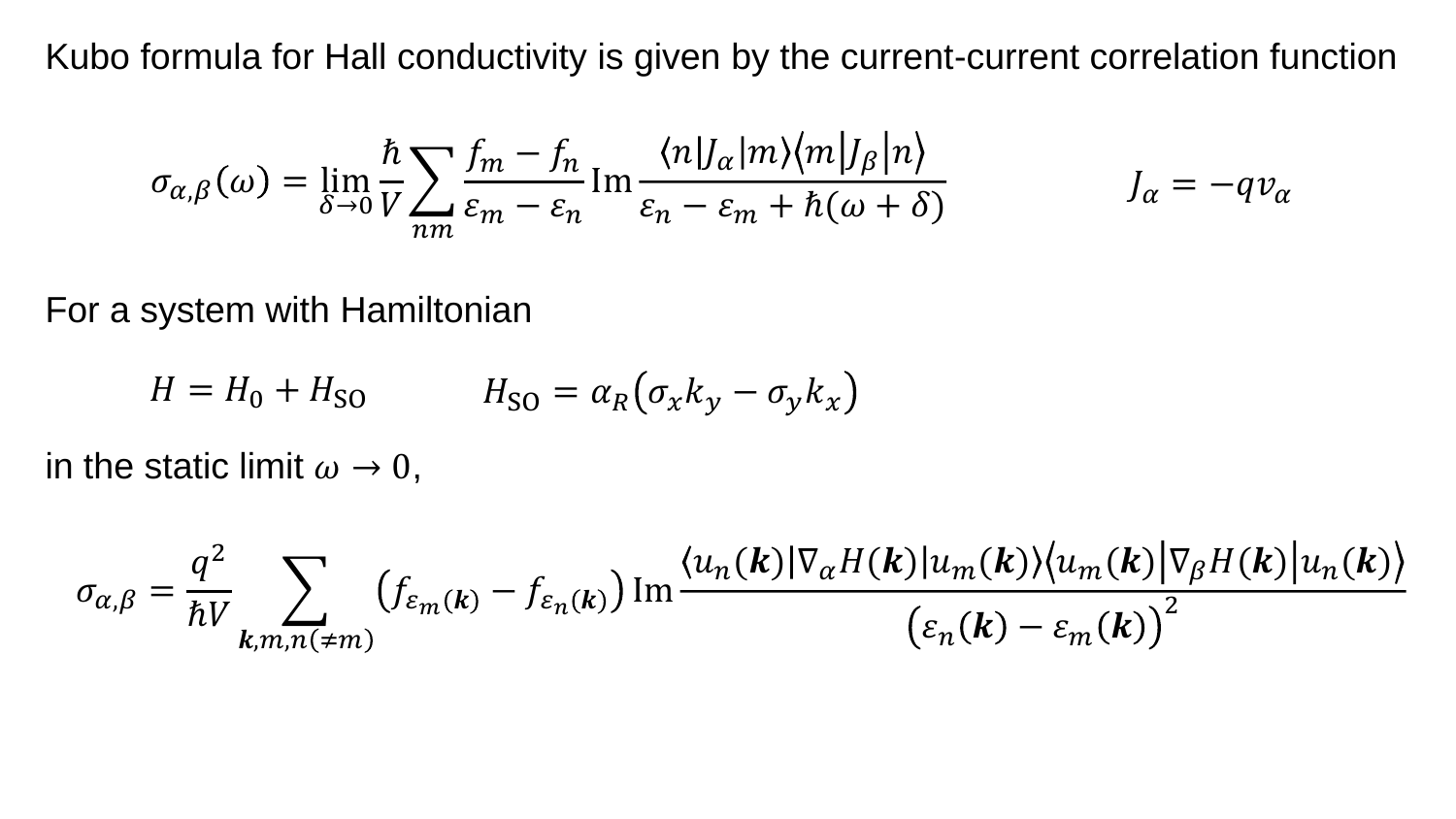#### Effective mass theory

Group velocity 
$$
v = \frac{1}{\hbar} \frac{d}{d\mathbf{k}} E(-i\hbar \nabla + e\mathbf{A})
$$

Envelope function  $\Psi($ 

$$
(\mathbf{x},t)=\sum_l f_l(t)W(\mathbf{x}-\mathbf{R}_l)
$$

$$
i\hbar \frac{\partial f}{\partial t} = \{E(-i\hbar \nabla + eA(x,t)) - e\phi(x,t)\}f
$$

Effective Hamiltonian  $\hat{H} = E(-i\hbar \nabla + eA(x, t)) - e\phi(x, t)$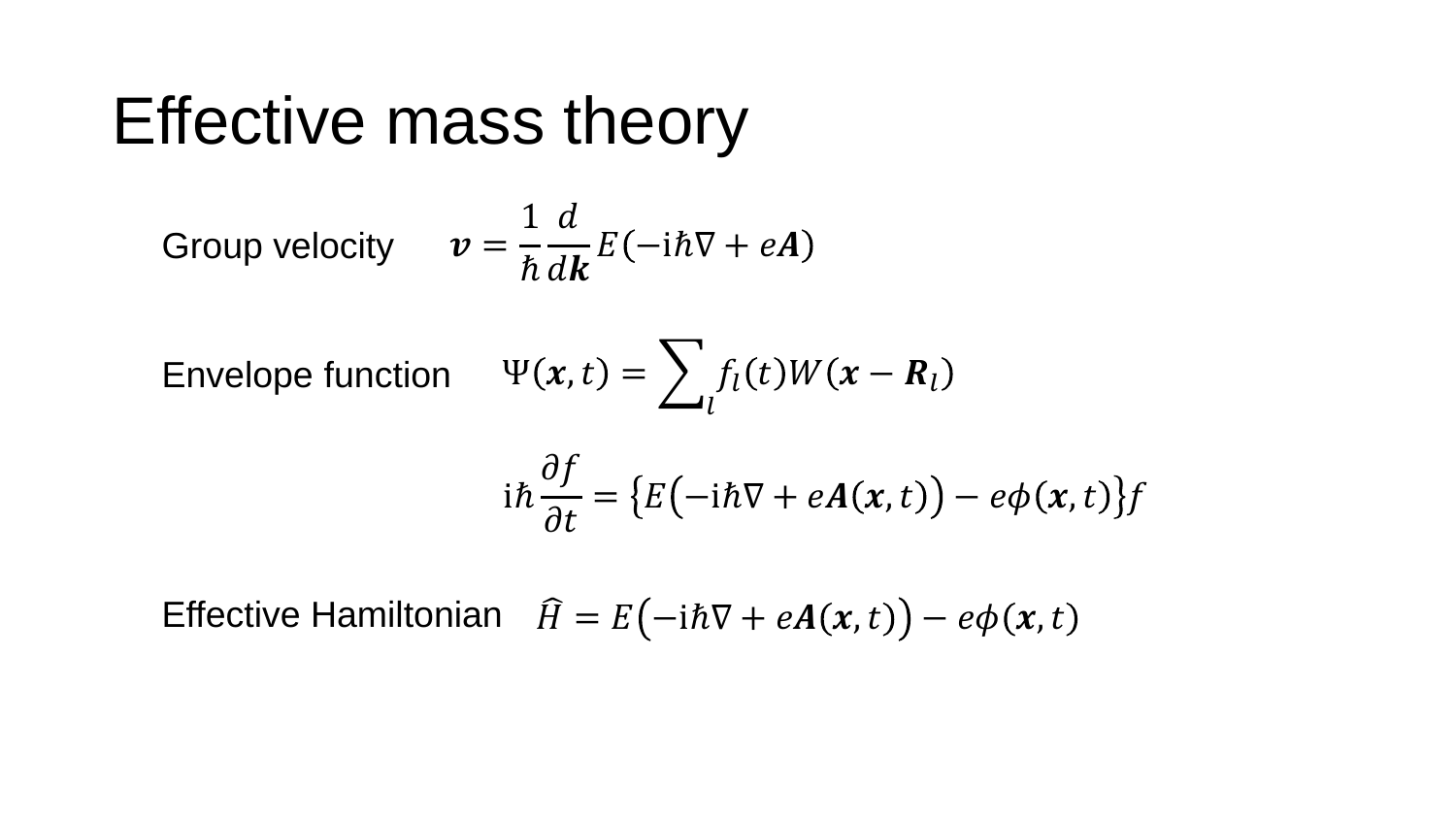#### **Wave-packet dynamics in slowly perturbed crystals: Gradient corrections and Berry-phase effects** by Sundaram and Niu PRB 59, 14915 (1999)

Expanded the effective mass Hamiltonian around a position  $x_c$ 

$$
\approx E(-i\hbar \nabla + eA(x_c, t)) - e\phi(x_c, t) + (x - x_c) \cdot \nabla_c \beta(x_c, t)
$$
  
\n
$$
\equiv \widehat{H}_c + (x - x_c) \cdot \nabla_c \beta(x_c, t)
$$

Define the Bloch state of  $\widehat{H}_c$ 

$$
\widehat{H}_c(\boldsymbol{x}_c, t) \left| \psi_{\boldsymbol{q}}\left(\boldsymbol{x}_c, t\right) \right\rangle = E(\boldsymbol{x}_c, \boldsymbol{q}, t) \left| \psi_{\boldsymbol{q}}\left(\boldsymbol{x}_c, t\right) \right\rangle
$$

Expand a wave function as

$$
|\Psi\rangle = \int d^3q \, a(\mathbf{q}, t) \left| \psi_{\mathbf{q}} \left( \mathbf{x}_c, t \right) \right\rangle \qquad \begin{cases} a(\mathbf{q}, t) \equiv |a(\mathbf{q}, t)| \exp[-i\gamma(\mathbf{q}, t)] \\ \int d^3q \, |a(\mathbf{q}, t)|^2 = 1 \end{cases}
$$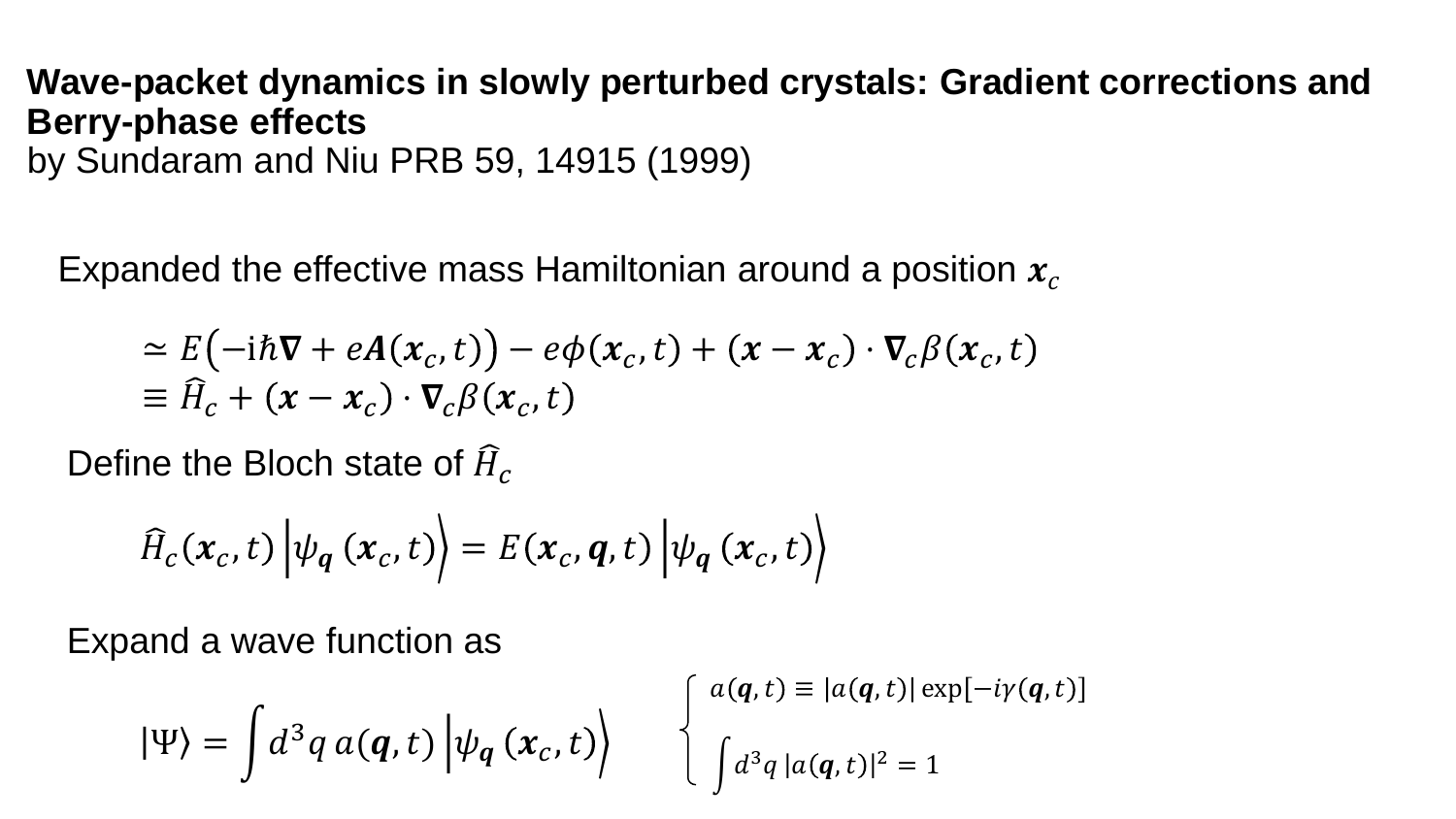Then the center of WP is given by

$$
x_c = \langle \Psi | \hat{\mathbf{x}} | \Psi \rangle = \int d^3 q \, |a(\mathbf{q}, t)|^2 \left[ \frac{\partial \gamma}{\partial \mathbf{q}} + \langle u | i \frac{\partial}{\partial \mathbf{q}} | u \rangle \right]
$$

When the wave packet is narrow and is centered around at a point

$$
\boldsymbol{q}_c = \int d^3 q \, \boldsymbol{q} |a(\boldsymbol{q},t)|^2,
$$

The center is

$$
x_c \simeq \frac{\partial \gamma_c}{\partial \boldsymbol{q}} + \left\langle u \middle| i \frac{\partial}{\partial \boldsymbol{q}} \middle| u \right\rangle \bigg|_{\boldsymbol{q} = \boldsymbol{q}_c}
$$

Now let us derive the equation of motion of the wave packet.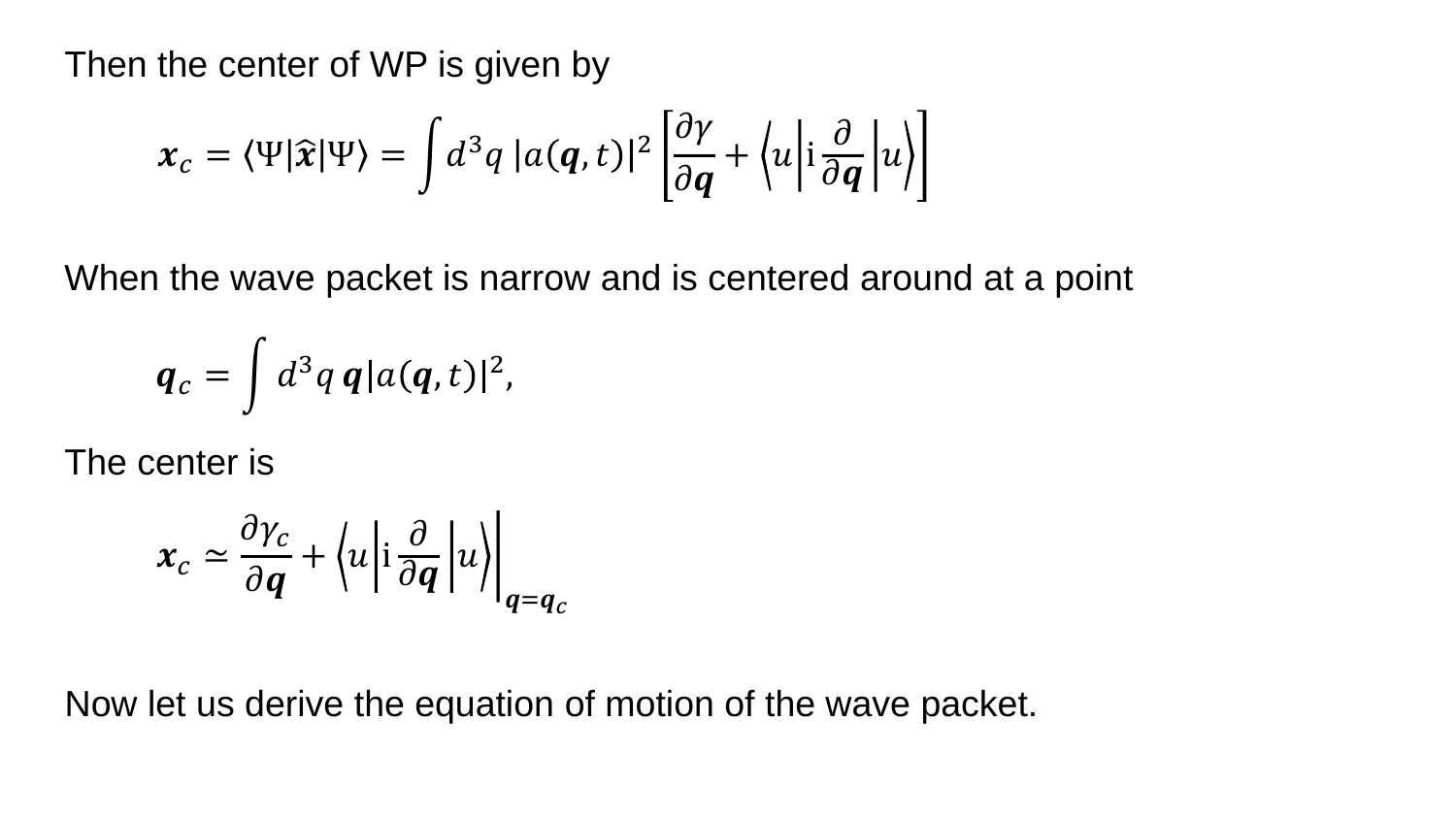Using

$$
\boldsymbol{v} = \frac{d}{d\boldsymbol{k}} E(-i\nabla + e\boldsymbol{A})
$$

One can show

 $\dot{\boldsymbol{x}}_c =$ 



With Berry curvature

 $\partial E$ 

 $d\bm{q}_c$ 

$$
\overrightarrow{\mathbf{\Omega}}_{qq} = i \left[ \left| \frac{\partial u}{\partial q_{c\alpha}} \middle| \frac{\partial u}{\partial q_{c\beta}} \right| - \left| \frac{\partial u}{\partial q_{c\beta}} \middle| \frac{\partial u}{\partial q_{c\alpha}} \right| \right] \qquad \overrightarrow{\mathbf{\Omega}}_{tq} = i \left[ \left| \frac{\partial u}{\partial t} \middle| \frac{\partial u}{\partial q_{c\alpha}} \right| - \left| \frac{\partial u}{\partial q_{c\alpha}} \middle| \frac{\partial u}{\partial t} \right| \right]
$$

Likewise

$$
\dot{\boldsymbol{q}}_c = -\frac{\partial E}{\partial \boldsymbol{x}_c} + \left(\overrightarrow{\boldsymbol{\Omega}}_{xx} \cdot \dot{\boldsymbol{x}}_c + \overrightarrow{\boldsymbol{\Omega}}_{xq} \cdot \dot{\boldsymbol{q}}_c\right) - \boldsymbol{\Omega}_{tx}
$$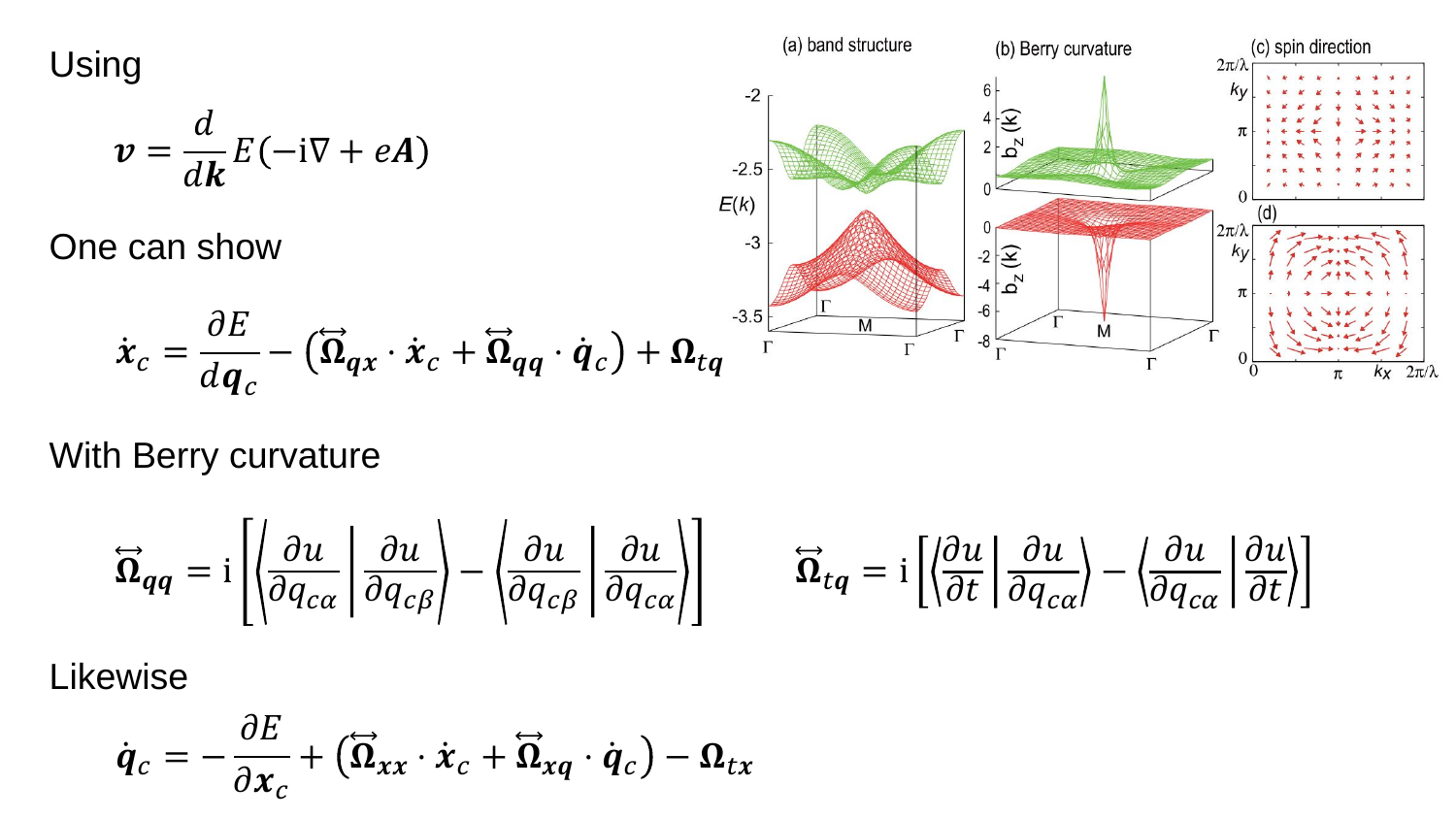### **Further simplification**

Defining

$$
M = e \text{Im} \left| \frac{\partial u}{\partial k} \right| \times (E_0(k) - \widehat{H}_0(k) \left| \frac{\partial u}{\partial k} \right|_{k=k_c}
$$

We derive intuitive equations

$$
\dot{\boldsymbol{x}}_c = \frac{\partial E_M}{d\boldsymbol{q}_c} - \dot{\boldsymbol{k}}_c \times \boldsymbol{\Omega}
$$
\n
$$
\dot{\boldsymbol{k}}_c = -e\boldsymbol{E} - e\dot{\boldsymbol{x}}_c \times \boldsymbol{B}
$$
\n
$$
\boldsymbol{E} \equiv \nabla_{\mathbf{x}_c} \phi(\mathbf{x}_c, t) - \frac{\partial A(\mathbf{x}_c, t)}{\partial \mathbf{x}_c \times \boldsymbol{A}(\mathbf{x}_c, t)}
$$
\n
$$
E_M \equiv E_0(\boldsymbol{k}_c) - \boldsymbol{M} \cdot \boldsymbol{B}
$$
\n
$$
(\boldsymbol{\Omega})_\alpha \equiv \frac{1}{2} \epsilon_{\alpha\beta\gamma} (\vec{\Omega}_{kk})_{\beta\gamma}
$$

 $-\frac{\partial A(x_c,t)}{\partial t}$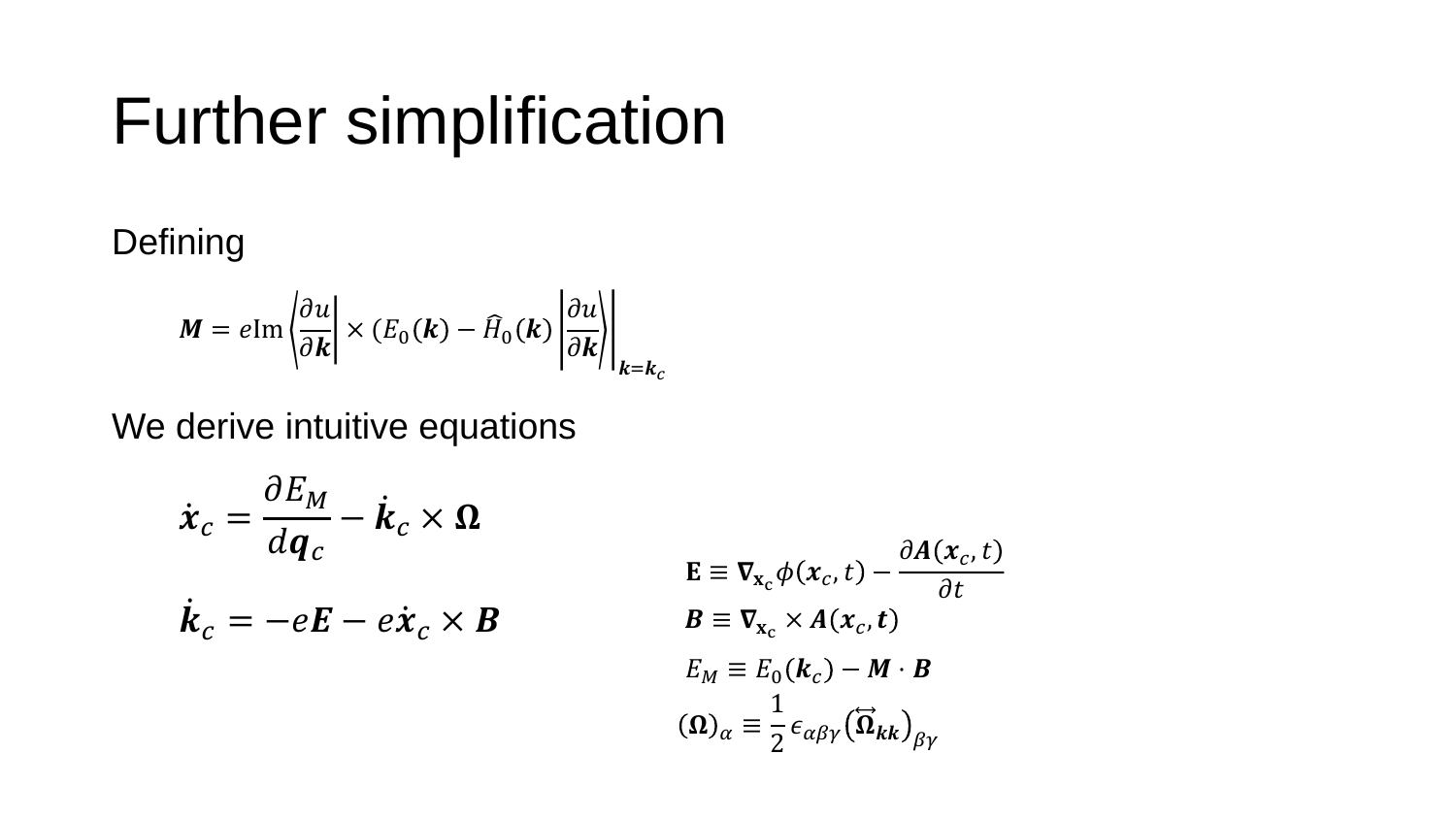### Current and conductance

With slightly simplified notation

$$
\dot{\mathbf{x}} = \frac{1}{\hbar} \frac{\partial \varepsilon_n(\mathbf{k})}{\partial \mathbf{k}} - \dot{\mathbf{k}} \times \mathbf{\Omega}_n(\mathbf{k})
$$
  
\n
$$
\mathbf{\Omega}_n(k) = -\mathrm{Im}\langle \nabla_k u_{nk} | \times | \nabla_k u_{nk} \rangle
$$
  
\n
$$
\hbar \dot{\mathbf{k}} = -e\mathbf{E} - e\dot{\mathbf{x}} \times \mathbf{B}
$$

Current is

$$
\mathbf{J} = -\mathbf{E} \times \int d^3k \sum_n f_n(\mathbf{k}) \mathbf{\Omega}_n(\mathbf{k}) - \int d^3k \sum_n \delta f_n(\mathbf{k}) \frac{\partial \varepsilon_n(\mathbf{k})}{\partial \mathbf{k}}
$$

occupation number  $f_n$ 

Conductance is

$$
\sigma_{xy} = -\int_{\text{BZ}} \frac{d^3k}{(2\pi)^3} \Omega^z(\mathbf{k})
$$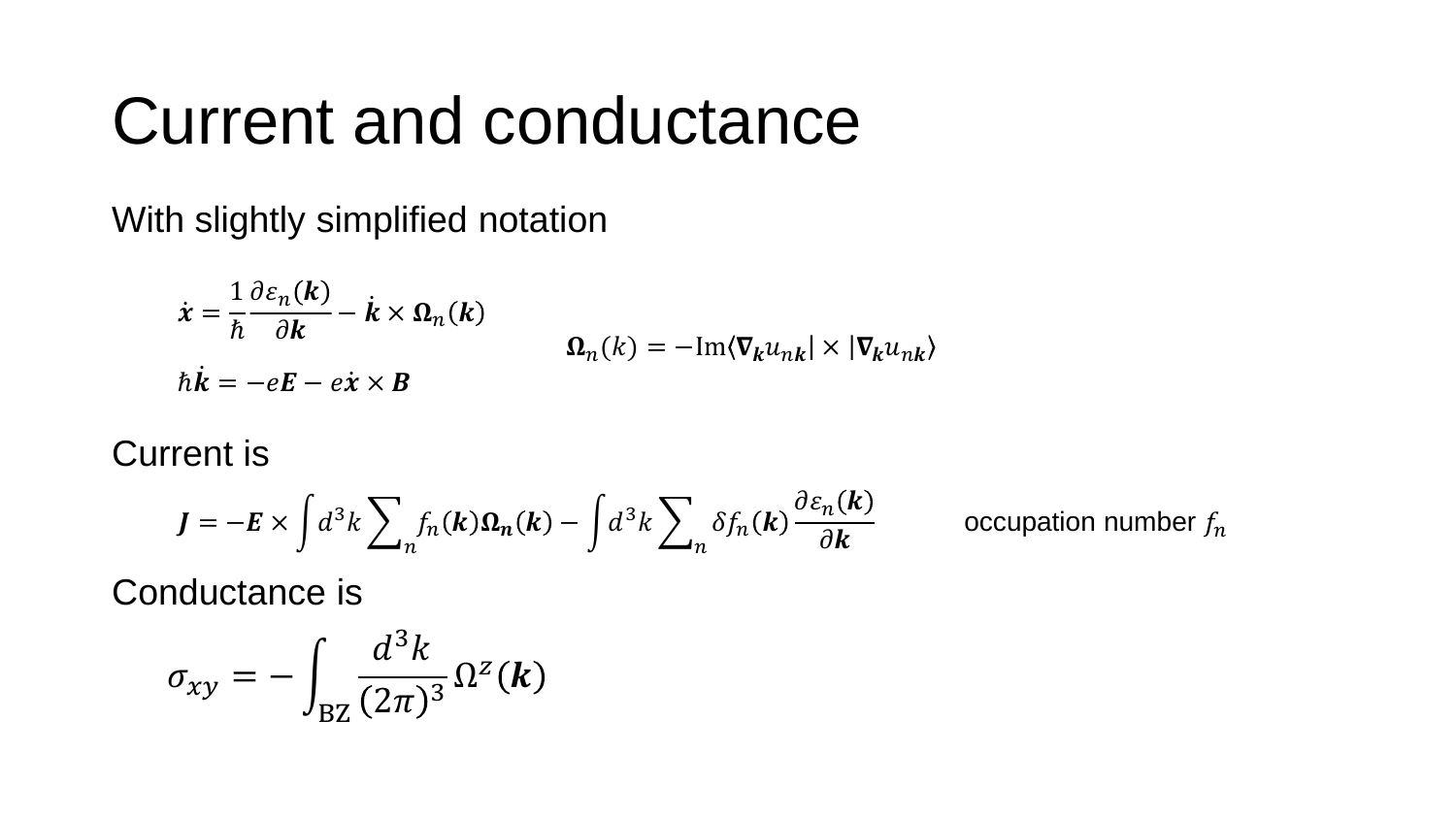



FIG. 4. Calculated anomalous Hall conductivity (open circles) vs the effective spin-orbit coupling strength relative to its value for iron. The line is a guide to the eye.

Band structure near Fermi energy (upper panel) and FIG. 2. Berry curvature  $\Omega^z(\mathbf{k})$  (lower panel) along symmetry lines.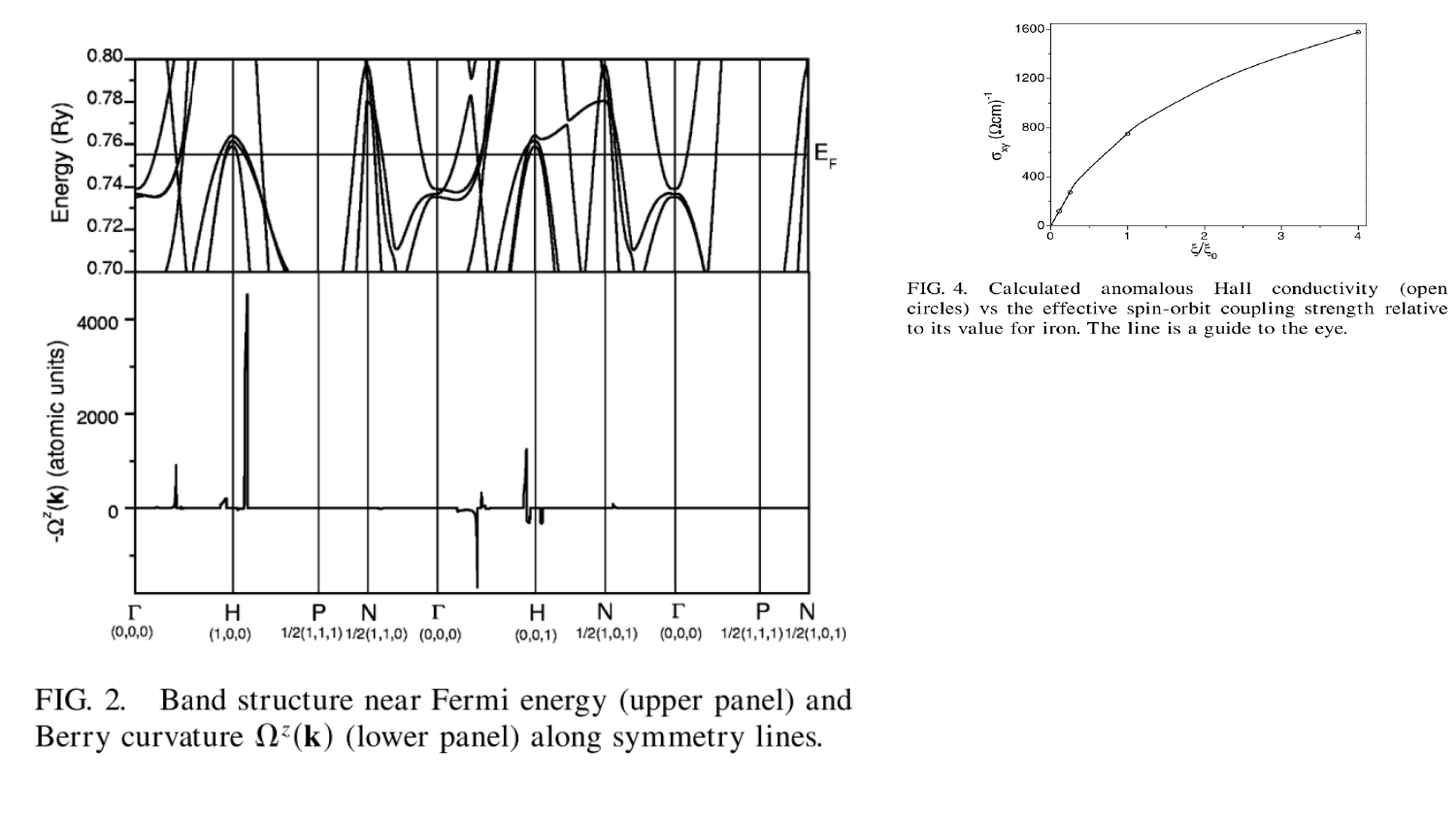- The full-potential linearized augmented plane-wave (FLAPW) method was used.
- Generalized gradient approximation (GGA) for the exchange-correlation potential.
- Fully relativistic band calculations were performed using the program package WIEN2K.
- A converged ground state with magnetization in the 001 direction was obtained.
- 20 000 k points were used in the first Brillouin zone.
- After obtaining the self-consistent potential with 20 000 k points, we calculated the Berry curvature with several larger sets of k points in order to achieve the convergence.
- The Monkhorst-Park special-point method was used for the BZ integration.
- To go beyond 2x10<sup>6</sup> points, we adopted a method of adaptive mesh refinement; i.e., when  $\Omega^z_{xy}(k)$  is large at a certain k point, we construct a finer mesh by adding 26 additional points around it. This procedure yields a converged value of  $\sigma_{\text{xy}}$  = 751  $\rm cm^{-1}$  at zero temperature (using a step function for the Fermi-Dirac distribution) and a slightly smaller value of  $\sigma_{\chi y} = 734\ \mathrm{cm}^{-1}$  at room temperature (300 K).
- Our result is in fair agreement with the value  $1032 \text{ cm}^{-1}$  extracted from Dheer's data on iron whiskers at room temperature.
- The slow convergence is caused by the appearance of large contributions of both signs to  $\Omega^z$  which occur in very small regions of k space.
- Spin-orbit effects are small except when they mix states that are degenerate or nearly degenerate.
- A pair of mixed states contributes negligibly if both are occupied or are unoccupied.
- Therefore, only when the Fermi surface lies in a spin-orbit induced gap is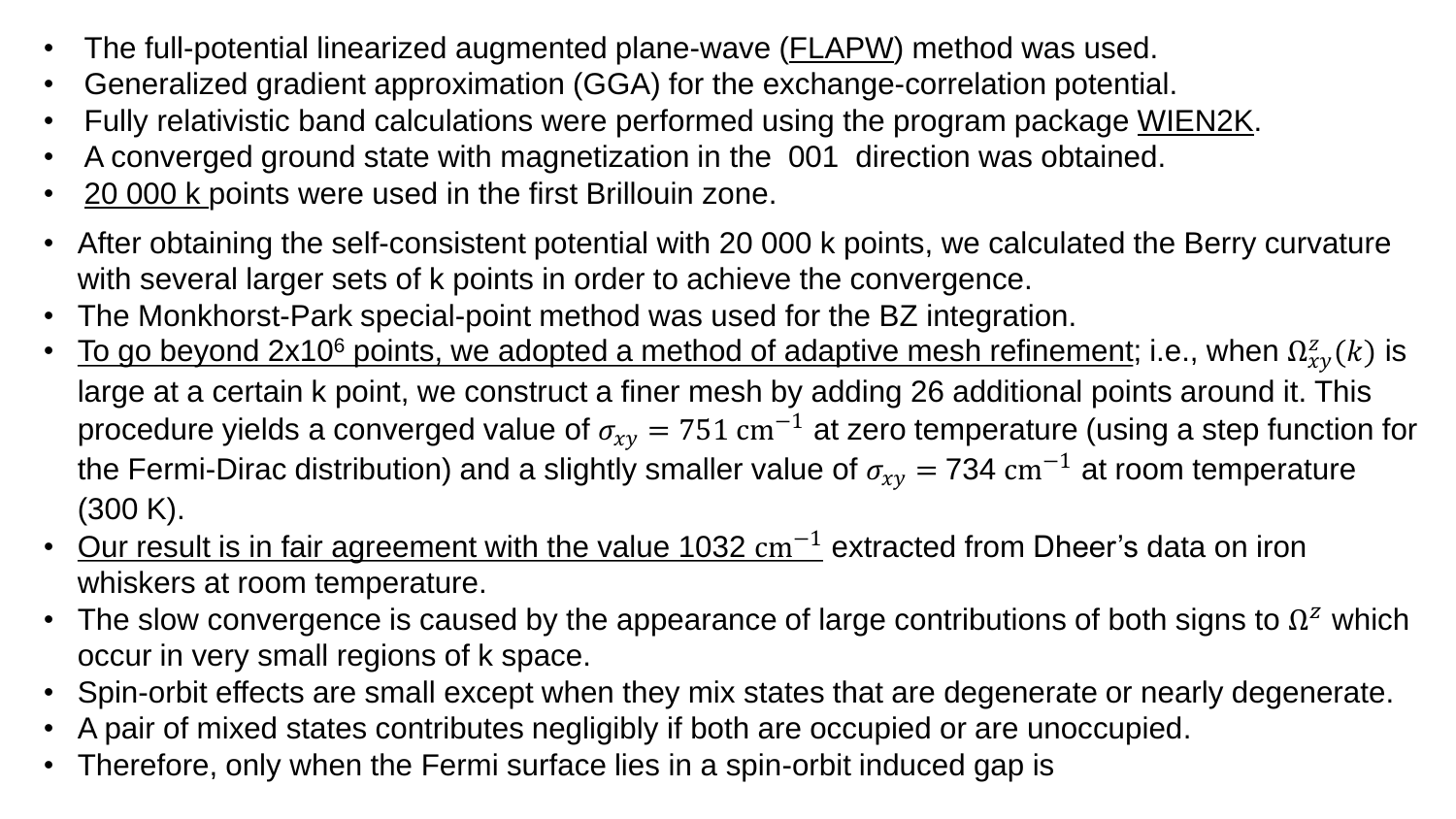Let us study the electronic structure of bcc iron guided by the tutorial provided by the Wannier90 project.

As a first step, we calculate this material neglecting the spin-orbit coupling following the example 8. Explain which exchange-correlation potential and pseudo-potentials are used in this example.

Then, follow the tutorial to calculate (1) the solution (electron density) of the Kohn-Sham equation, (2) Kohn-Sham eigensystems on a uniform k-point mesh, and (3) change the basis from the plane wave to the maximally localize Wannier functions (MLWFs).

When using the Wannier interpolation scheme, we can speed up the calculation of the density of states (DOS). Note that the calculation is time consuming because we must use very fine mesh in the Brillouine zone  $(25\times25\times25)$  to be able to describe the rather spiky DOS. Even with that, the calculation will require a few hours; let us wait for the computer to finish the job. Draw the DOS and show how the measured magnetization can be reproduced by theory.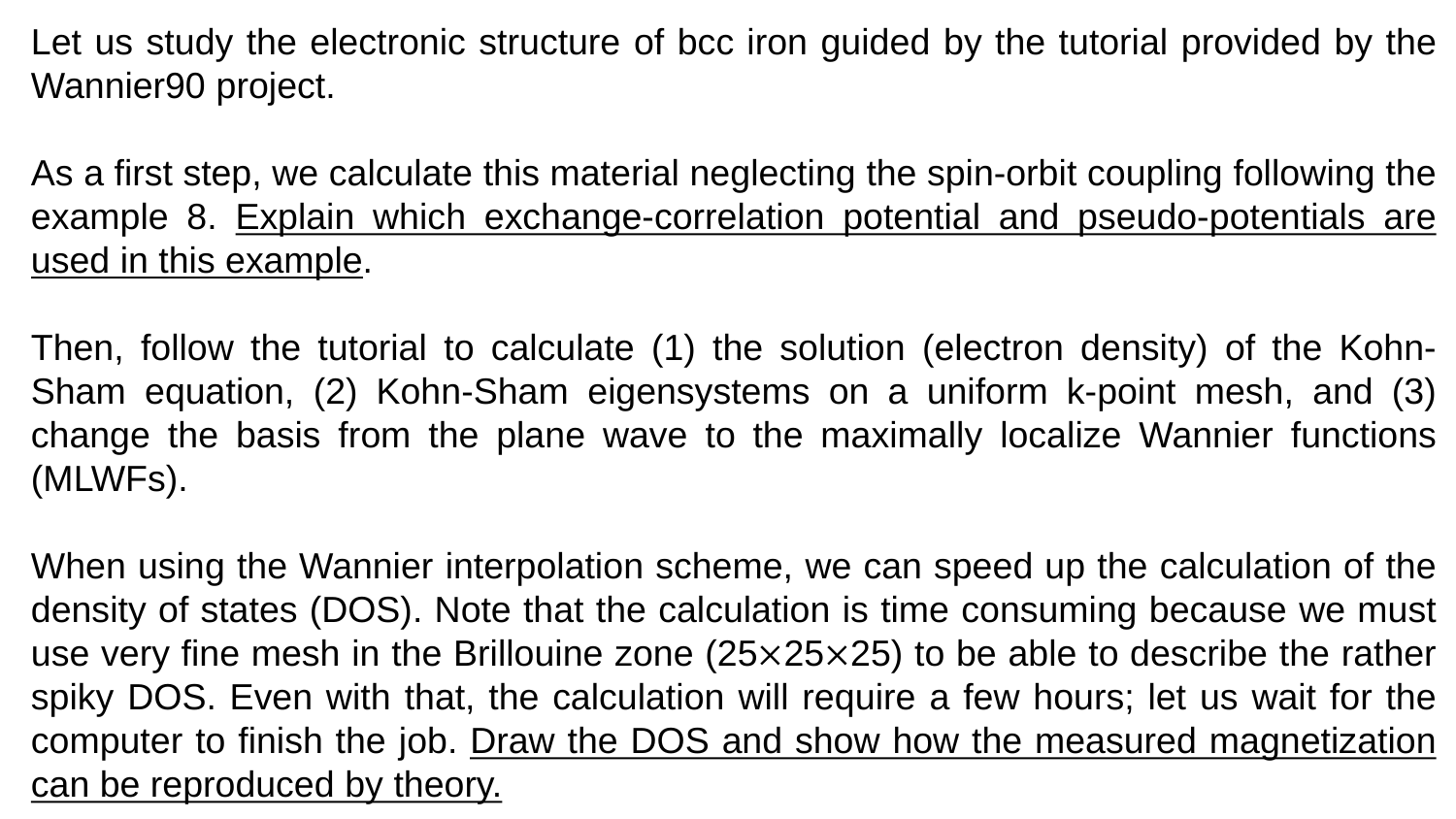In the next step, let us consider the spin-orbit coupling following the example 17.

This is done by using the options "lspinorb" and "noncolin". It is then become much more difficult to obtain the Kohn-Sham eigensystems, so that the option "cg" may not be so effective; if problematic, try to choose another solver called "david".

Then, compare the band structure of the bcc iron with and without the spin-orbit coupling and discuss the difference.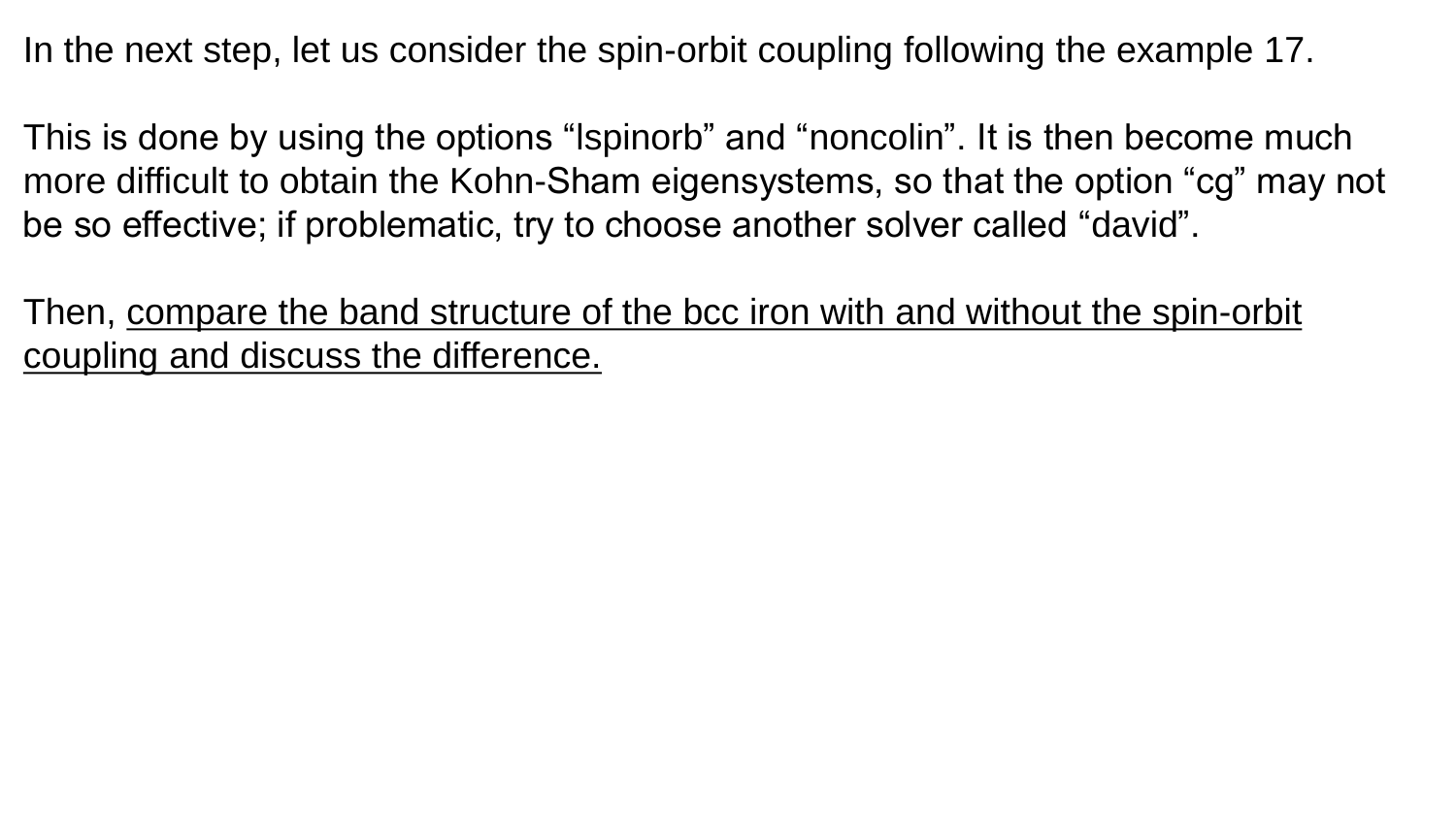In the final step, let us compute the Berry curvature following the example 18 and plot the result along a path connecting the symmetry lines. We will reproduce the fig. 2.

There, the anomalous Hall conductivity is calculated by integrating the Berry curvature in the BZ, but here we just calculate the integrand along symmetry lines to get insight into its spiky structure because of our limited computational power.

In this step, as well as in the previous steps, carefully read the document for the "Wannier90 Tutorial" so that you may not loose too much time with careless trials and errors; the individual calculation requires up to 2 hours and thus about 6-8 hours in total.

Input the calculated value of the Fermi energy into the Fe.win as required by instruction and don't forget to switch on the flag "write\_spn" in Fe.pw2wan. Recognize that the Berry curvature is a quantity that can be much more easily calculated with the MLWFs. Describe how the calculation (equation (2) of the PRL paper) is done in your QE+Wannier90 simulation; especially specify which band and k-point mesh are used. In your report, show the y-component of the Berry curvature together with the zcomponent.